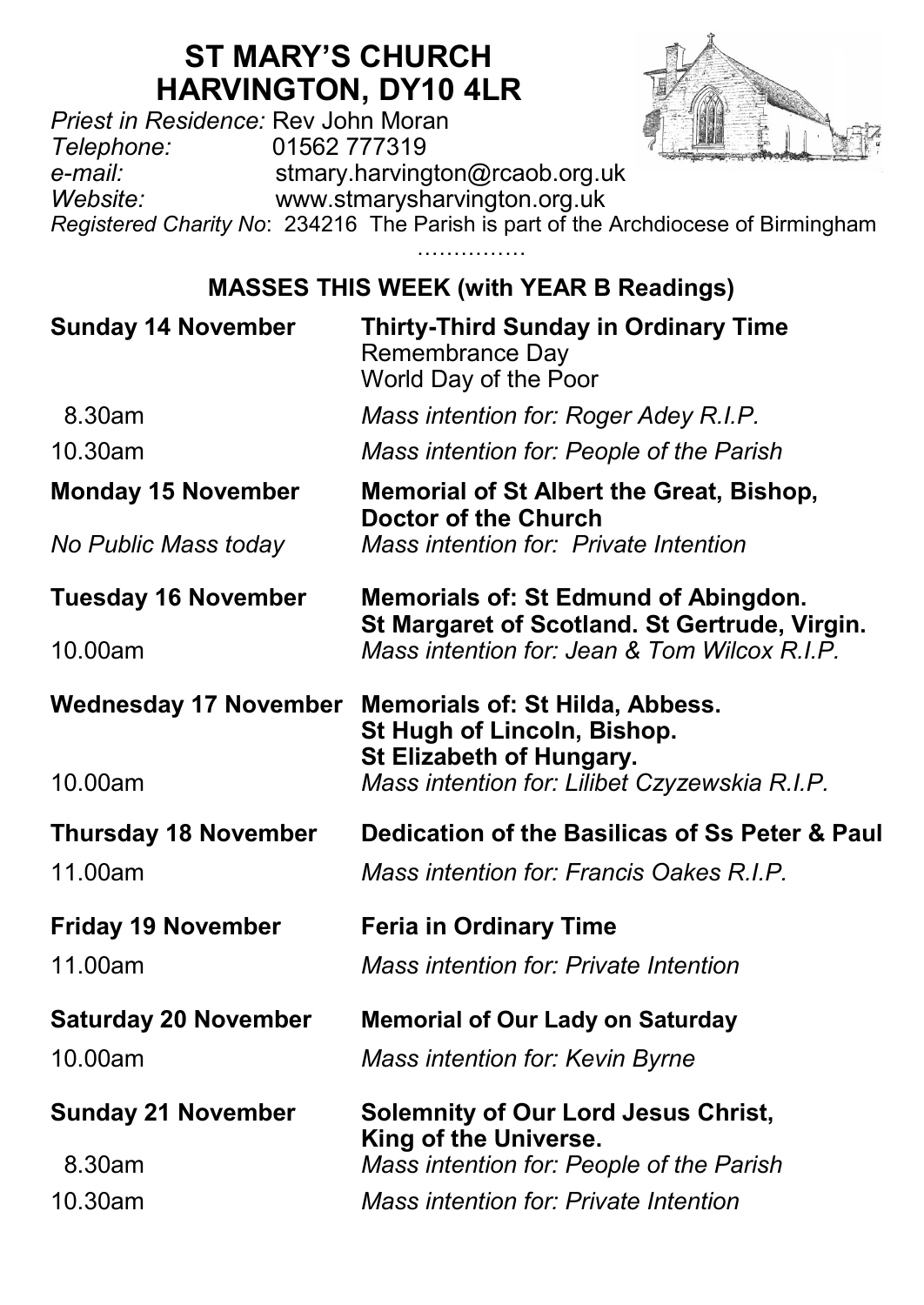**Anniversaries in November:** Isabella Ilsley (1866), Laurence Ruck (1916), John Munster (1916), Rev Philip Roskell (1930), Rev Dr Charles Eagle (1947), Cuthbert Watts (1965), Edna Mercer (1983), Denis Lovekin (1984), Ivor Mortiboy (1998),Harold Sanders, Katherine Martin (2002), Sarah Millard (2002), Marie Baylis (2003), Min Young (2003), Grace Haydon (2004), Siobhan James-Moore (2005), Gerard Fox (2007), Rev David Higham (2008),Stephen Pritchard (2008), Julian Davies (2008). James William Finney (2009), Gertrude Mary Savage (2011), James O'Brien (2012) Colin Atwell (2014), Roger Adey (2016), Veronica Mitchell (2018), Oliver Donaghey (2019)

…………………………………………………………………….

**In your prayers please remember parishioners and friends who are sick:**  Deirdre Brookes, Kathleen Clark, Liz and Lionel Cornish, Bob Grant, Jane and Peter Handley, Kay Hildebrandt, Sean McDermott, Ann Parry, Clare Saich.

…………………………………………..

… for all your offerings and donations. They are always gratefully received and enable Fr John to maintain our parish and to minister to our community.

**Contributions to the Parish: 1st-8th November**

| you | Regular, weekly Gift Aid Direct Debit: £316.00         |         |
|-----|--------------------------------------------------------|---------|
|     | Gift Aid Envelopes:                                    | £128.50 |
|     | Loose cash:                                            | £250.87 |
|     | Second Collection for the Johnson Association: £312.00 |         |

…………………………………………...…..



YQU

Our local **FOOD BANK** www.kidderminster.foodbank.org.uk. appreciate all donations. Please make cheques payable to 'The Kidderminster Foodbank' and post to:

 Mrs Denise Carson, Kidderminster Foodbank Treasurer , 20 Whitehill Road, Kidderminster, Worcs. DY11 6JJ …………………………………………………………..



## **WELCOME TO ST MARY'S!**

We ask everyone attending our premises to take note of the following: 'Track and Trace': It is no longer a legal requirement to provide contact details at a venue. If someone attends our premises who is found to be a Covid positive case, we will inform everyone on our parish email database. If you are not on our database and you want to be alerted you may provide us with your contact details or scan the displayed NHS QR code on your phone.

- When inside church, the congregation are strongly recommended to wear face coverings.
- The congregation are asked to spread out and not to kneel if someone is sitting down on the pew in front of them.
- If members of the congregation would like to ensure social distancing they may use a 'Please Leave Space' sign (available in the porch) and place it on the seat beside them in their pew.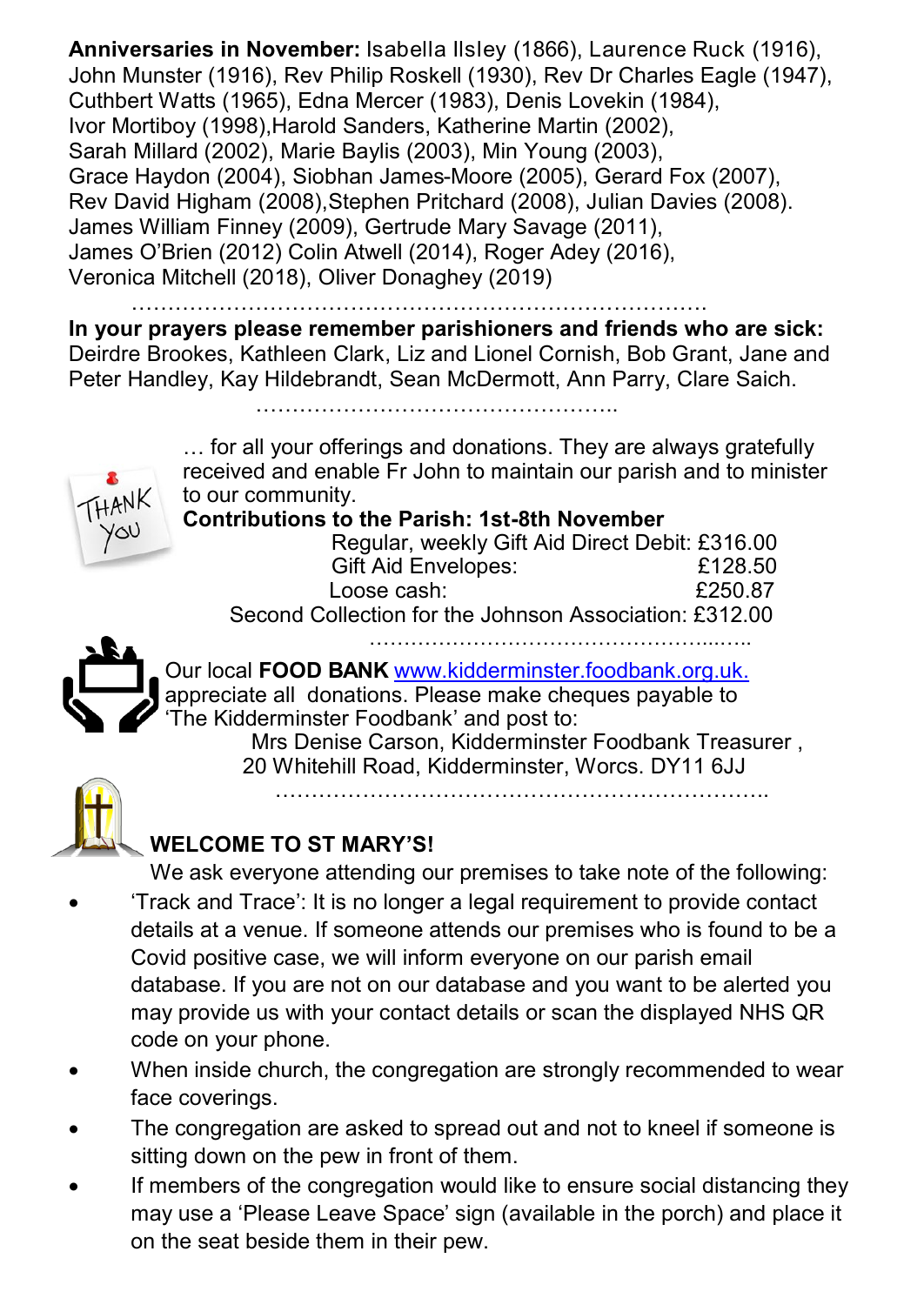

**Sunday 14 November 2021** is the fifth **WORLD DAY OF THE POOR**, initiated by Pope Francis in 2017 with the theme of "let us love, not with words but with deeds." The Christian is called to follow the example of Jesus in loving God and neighbour, especially the most vulnerable. Pope Francis reminds us, "If we truly wish to encounter Christ, we have to touch his body in the suffering bodies of the poor." Developing a culture

of encounter is a key theme for Pope Francis and an essential counter witness to what he describes as a culture of waste and indifference, a culture that casts aside human beings who are not considered to be productive or useful. The theme for this year's World Day of the Poor is "for the poor you have always with you" from the words of Jesus at the Anointing in Bethany just before his Passion, an incident described in the gospels of Matthew, Mark and John.

The full message from Pope Francis may be found on the Vatican website:

[https://www.vatican.va/content/francesco/en/messages/poveri/](https://www.vatican.va/content/francesco/en/messages/poveri/documents/20210613-messaggio-v-giornatamondiale-poveri-2021.html) [documents/20210613](https://www.vatican.va/content/francesco/en/messages/poveri/documents/20210613-messaggio-v-giornatamondiale-poveri-2021.html)-messaggio-v-giornatamondiale-poveri-2021.html

In collaboration with Redemptorist Publications, Caritas Social Action Network (CSAN) have produced a PDF resource which includes a novena for World Day of the Poor:

https://www.csan.org.uk/wp-[content/uploads/2021/09/CSAN](https://www.csan.org.uk/wp-content/uploads/2021/09/CSAN-World-Day-of-the-Poor-Resource-2021.pdf)-World-Day-of-the-Poor-[Resource](https://www.csan.org.uk/wp-content/uploads/2021/09/CSAN-World-Day-of-the-Poor-Resource-2021.pdf)-2021.pdf …………………………………………….

**TOY APPEAL: Home-Start Wyre Forest** are helping Santa again **THE this year and need NEW toys for any child. Please be your usual**  $StARt$  generous selves and bring donations to Church up to and including **Sunday 12 December.** THANK YOU in anticipation!

…………………………………………



**FRIENDS OF THE HOLY LAND** are putting on a meal for supporters in **St Ambrose Hall** on **Thursday November 25th@ 7.00pm, £20 per PHL** person. It will be a lovely evening of food, wine and a quiz with  $\mathbf{F}$  prizes. Tickets available from: Gail and Stephen Brown, Jenny Wilcox, Anne and Jim Quinn. ………………………………………………………

The Management Committee of **HARVINGTON HALL** invite all St THAP T Mary's parishioners for a **free tour** of the Hall on either HALL

**Saturday 4 December at 12 noon or Sunday 5th at 11.45am.**  Please email or telephone Harvington Hall asap to book your spaces. [harvingtonhall@rcaob.org.uk.](mailto:harvingtonhall@rcaob.org.uk) or tel: 01562 777846. This is a great opportunity to see what's been going on, a reminder of its specialness and a chance to visit to the onsite café too.

**HARVINGTON HALL** Manager, Phil Downing is bravely spending 36 hours in a priest hide on Monday and Tuesday 29<sup>th</sup>/30<sup>th</sup> November in a bid to raise funds for the Hall. He would be very grateful for your financial support. Donations can be made through their website: www.harvingtonhall.co.uk, or directly to the Hall by post or by a personal visit.